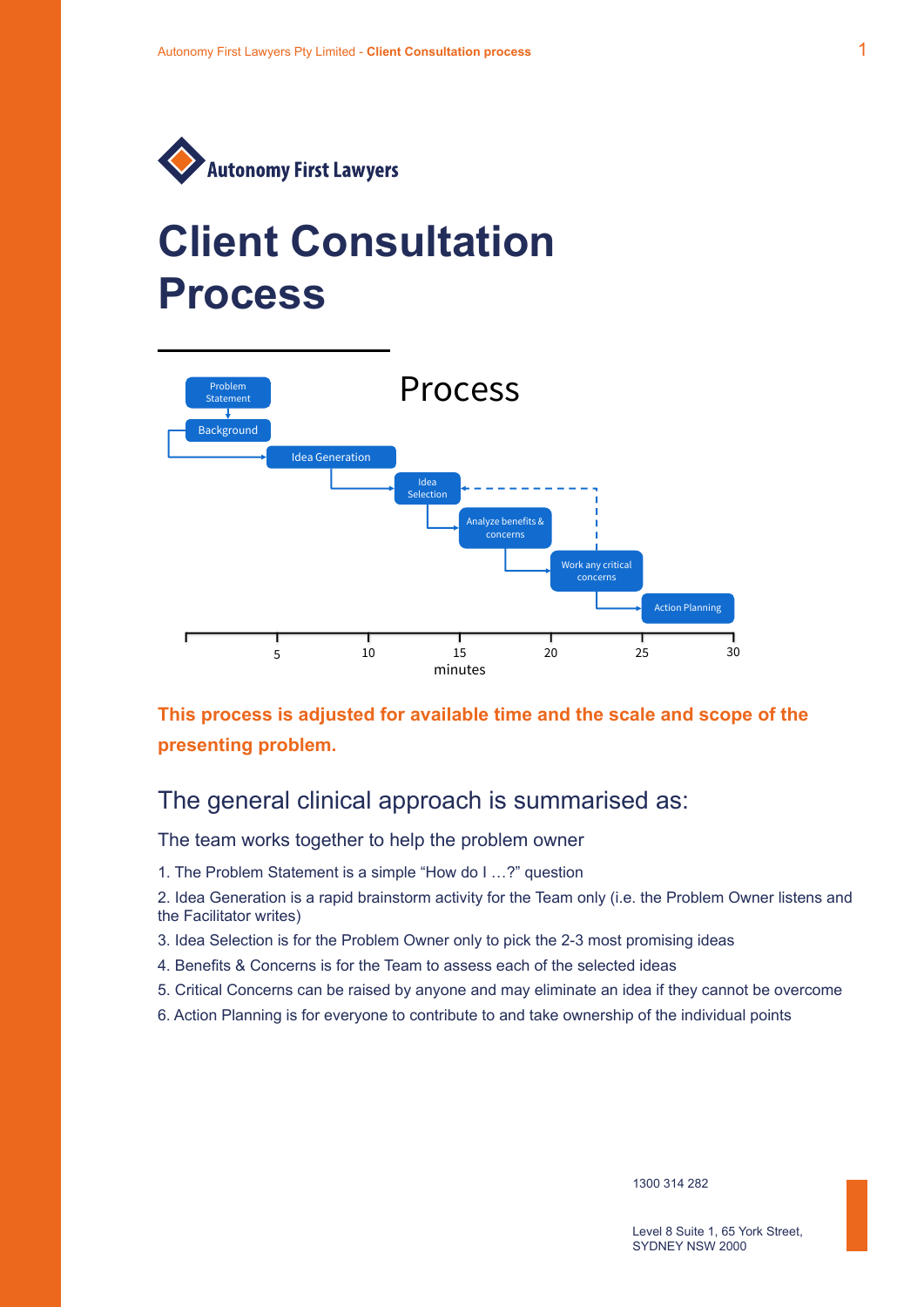#### The Team is made up of:

- 1. The attending clinicians
- 2. The client
- 3. The client supporters, if any

An attending Clinician will normally take the facilitator role in the consultation.

Client critical concerns and desired benefits form the consultation should be taken up in the initial referral.

Our brief may be confined to a particular situation, decision or document.

See our summary and detailed referral sheets for assistance in framing the background for the referral.

The fixed price consultation is intended for dealing with the early evaluation of a complex or complicated problem or the resolution of a simple problem suited for the 1 to 2 hour timeframe. This may be focused on:

- A particular decision to be made e.g. financial investment, making a will or consent to a financial or medical treatment proposal
- A particular cause or concern e.g. medical diagnosis or treatment proposal
- A particular situation e.g; signing, witnessing or attesting a document

#### The report of the consultation may reflect:

- Identification of the presenting problem of issue
- Key facts and issues that influence the approach of the consultation
- Recognized limits on the ability of the client to address or resolve the problem or
- **situation**
- The consequences of doing nothing
- A proposed course of action
- Any further options for the client to consider.

Where it is not possible to come to a concluded resolution to the problem, the attending clinicians will, where appropriate settle an action plan for the client to assist in the ongoing resolution of the presenting problem. This may include the introduction of exemplar resources that may be needed to address particular issues.